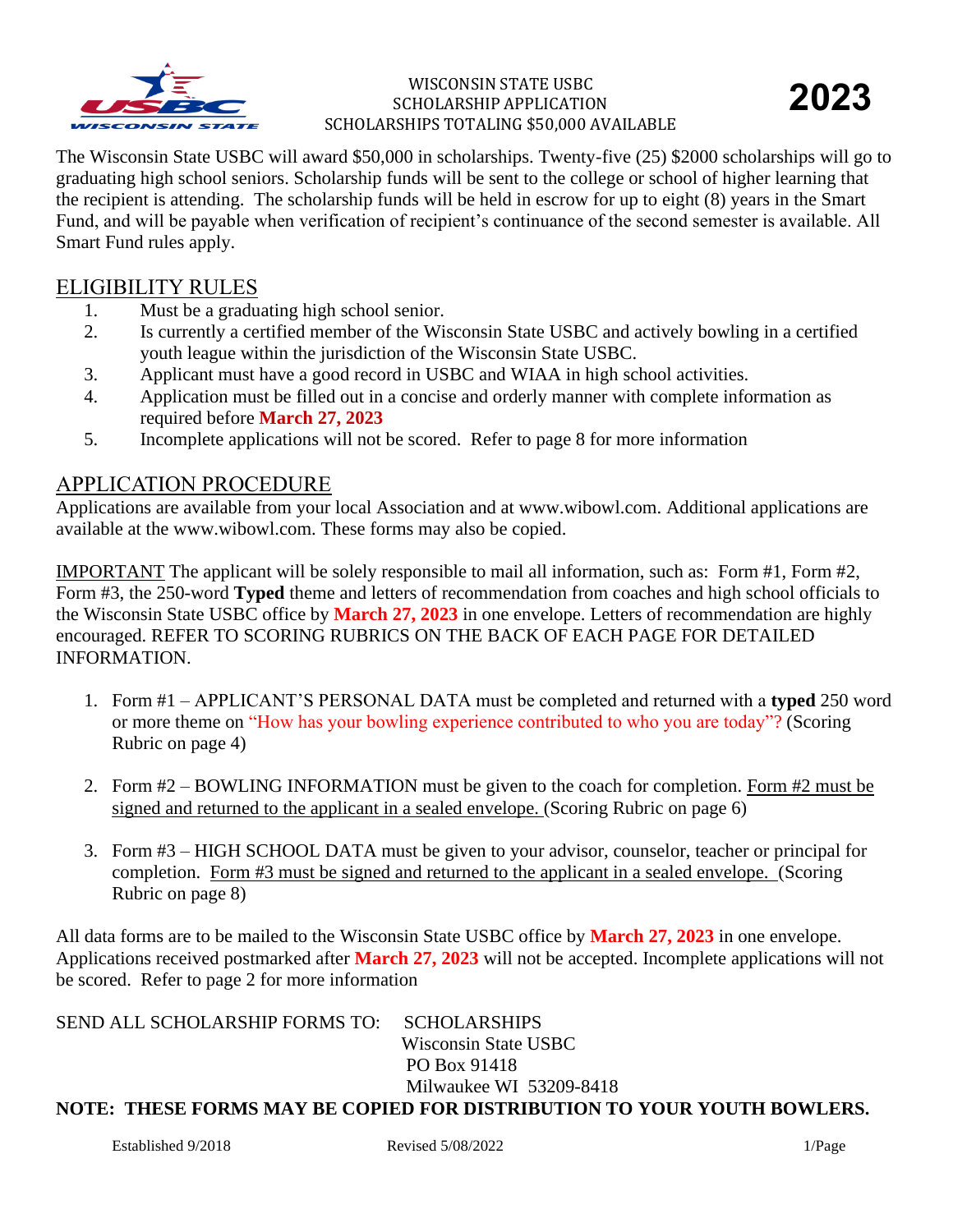

### **How to Convert Your GPA to a 4.0 Scale (from www.collegeboard.com)**

Colleges report GPA (grade point average) on a 4.0 scale. The top grade is an A, which equals 4.0. This is the standard scale at most colleges, and many high schools use it.

If your high school uses a different or weighted system, you need to convert your GPA to a 4.0 scale for this tool. Talk to your school counselor or get a rough conversion by substituting these values:

| $A+ (97-100) = 4.0$ | $C+(77-79)=2.3$        |
|---------------------|------------------------|
| A $(93-96) = 4.0$   | $C(73-76) = 2.0$       |
| A- $(90-92) = 3.7$  | $C - (70-72) = 1.7$    |
| $B + (87-89) = 3.3$ | $D+(67-69)=1.3$        |
| $B(83-86) = 3.0$    | $D(65-66) = 1.0$       |
| $B - (80-82) = 2.7$ | $E/F$ (below 65) = 0.0 |

### **Rubrics described** (cmu.edu)

#### What are rubrics?

A rubric is a scoring tool that explicitly represents the performance expectations for an assignment or piece of work. A rubric divides the assigned work into component parts and provides clear descriptions of the characteristics of the work associated with each component, at varying levels of mastery.

#### Advantages of Using Rubrics

Using a rubric provides several advantages to both instructors and students. Grading according to an explicit and descriptive set of criteria that is designed to reflect the weighted importance of the objectives of the assignment helps ensure that the instructor's grading standards don't change over time. Grading consistency is difficult to maintain over time because of fatigue, shifting standards based on prior experience, or intrusion of other criteria. Furthermore, rubrics can reduce the time spent grading by reducing uncertainty and by allowing instructors to refer to the rubric description associated with a score rather than having to write long comments. Finally, grading rubrics are invaluable in large courses that have multiple graders (other instructors, teaching assistants, etc.) because they can help ensure consistency across graders and reduce the systematic bias that can be introduced between graders.

### **Incomplete application definition**

No essay One (1) or more sections missing in bowling data Two (2) or more sections missing high school data

Established 9/2018 **Revised 5/08/2022** 2/ Page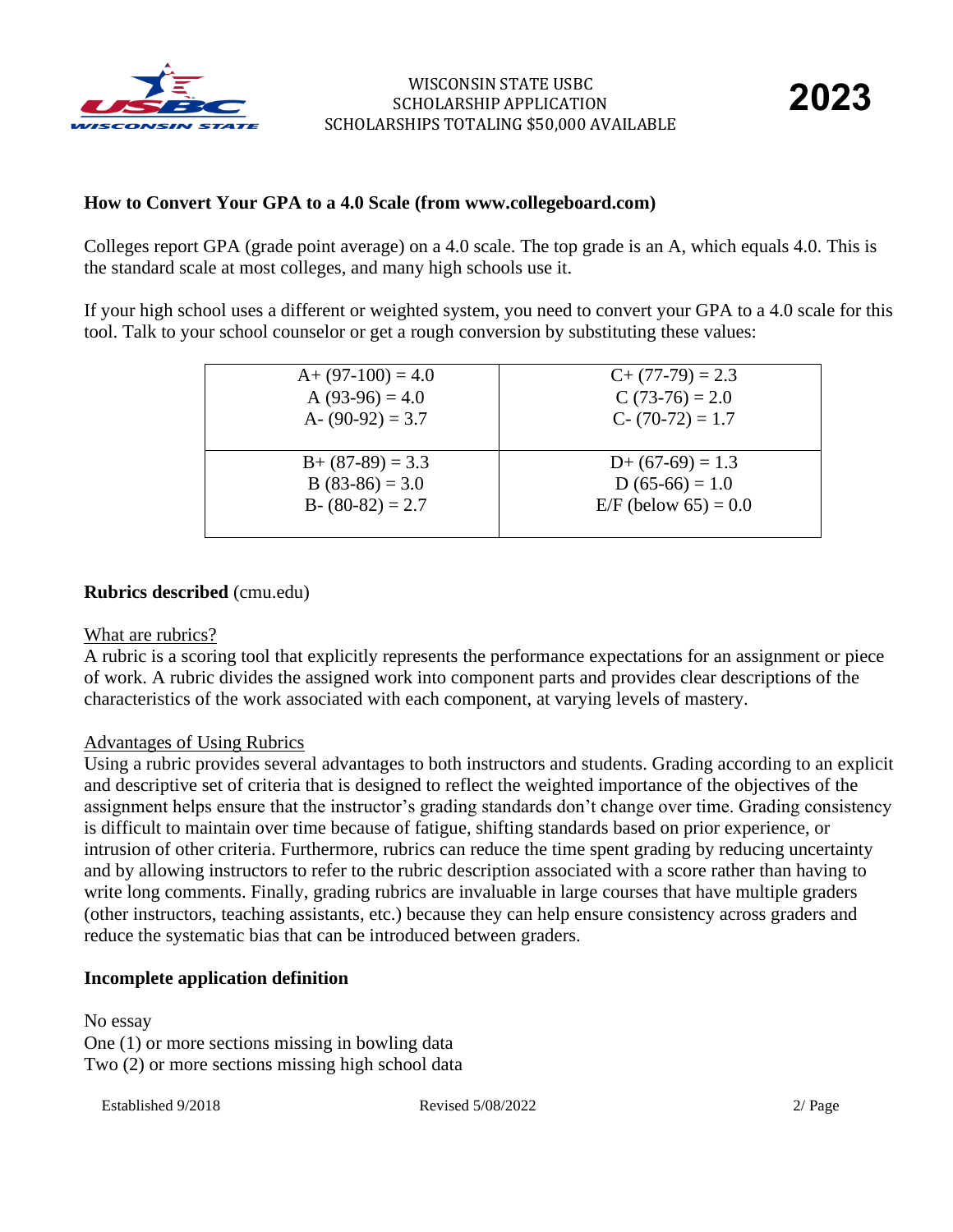



## **APPLICATION FORM #1** APPLICANTS PERSONAL DATA (TO BE COMPLETED BY APPLICANT)

| Applicant's name                 |                                                                                                                                                                                          |          |
|----------------------------------|------------------------------------------------------------------------------------------------------------------------------------------------------------------------------------------|----------|
| (Last)                           | (First)                                                                                                                                                                                  | (Middle) |
| (Street)                         | (City)                                                                                                                                                                                   | (Zip)    |
|                                  |                                                                                                                                                                                          |          |
|                                  | Phone $(\_\_)$                                                                                                                                                                           |          |
| Name of parent or guardian       |                                                                                                                                                                                          |          |
|                                  | (Mother)                                                                                                                                                                                 |          |
|                                  | (Father)                                                                                                                                                                                 |          |
|                                  |                                                                                                                                                                                          |          |
| (Street)                         | (City)                                                                                                                                                                                   | (Zip)    |
| Continuing Education applied for | 2.                                                                                                                                                                                       |          |
| Name of school you will attend:  | <u> 1989 - Johann Stoff, amerikansk politiker (* 1908)</u>                                                                                                                               |          |
|                                  |                                                                                                                                                                                          |          |
| (Street)                         | (City)                                                                                                                                                                                   | (Zip)    |
|                                  | List high school activities, which you have participated in since start of high school to the<br>present time.                                                                           |          |
|                                  | List the honors, awards or other special recognition you have received in high school.                                                                                                   |          |
|                                  | List the out of school activities you have participated in since start of high school until<br>present time, including church, scouting, junior achievement, hours of community service. |          |
|                                  |                                                                                                                                                                                          |          |

 $\{$  IF MORE ROOM IS NEEDED, PLEASE USE THE REVERSE SIDE  $\}$  Revised 5/08/2022 Established 9/2018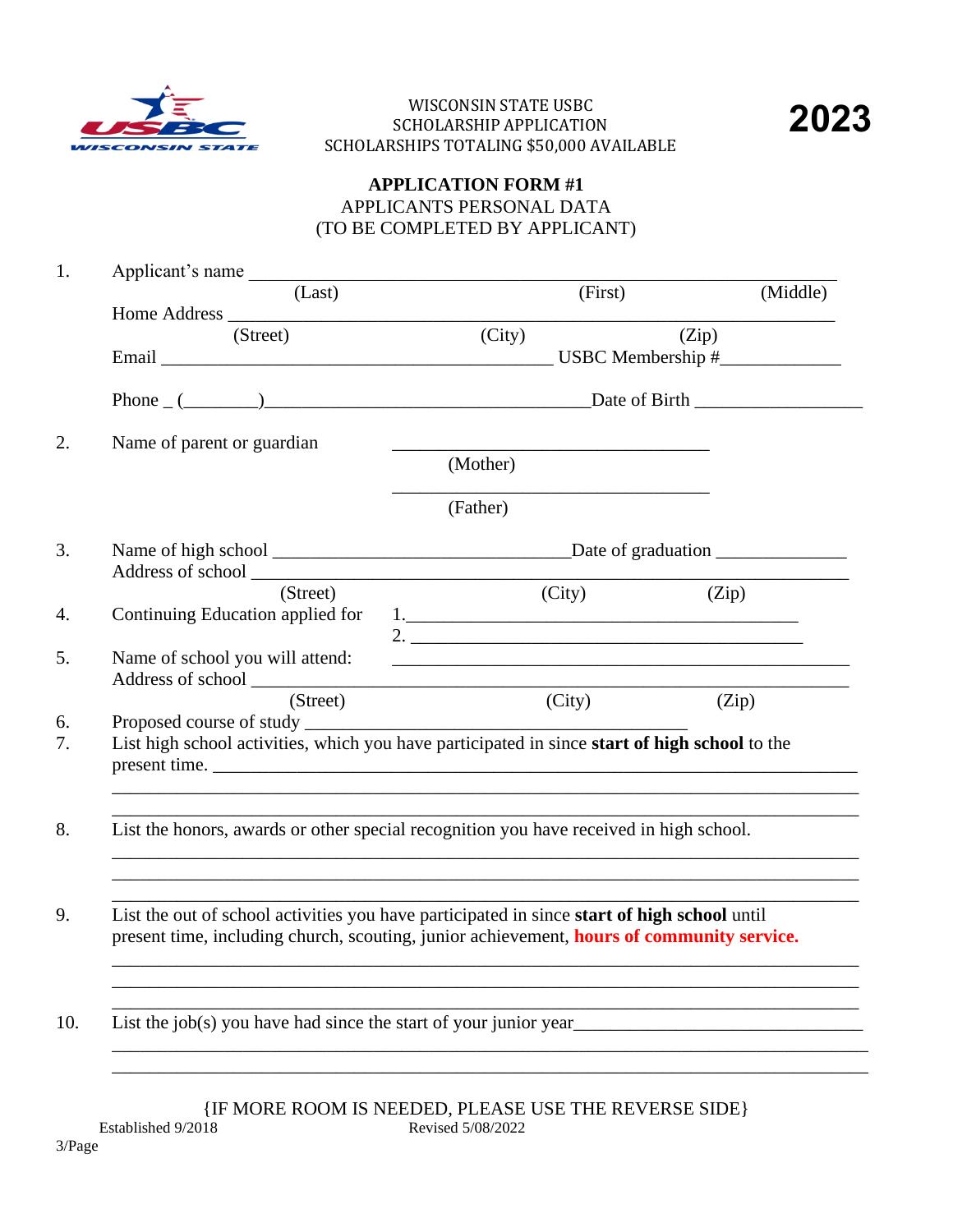

# "How has your bowling experience contributed to who you are today"?

# **ESSAY SCORING RUBRIC**

| Category            | <b>Exemplary</b>                                                                                                                                                                                      | Accomplished                                                                                                                                                                                    | <b>Developing</b>                                                                                                                                                                | <b>Beginning</b>                                                                                                                                                                     | <b>Score</b> |
|---------------------|-------------------------------------------------------------------------------------------------------------------------------------------------------------------------------------------------------|-------------------------------------------------------------------------------------------------------------------------------------------------------------------------------------------------|----------------------------------------------------------------------------------------------------------------------------------------------------------------------------------|--------------------------------------------------------------------------------------------------------------------------------------------------------------------------------------|--------------|
|                     | $13 - 16$                                                                                                                                                                                             | $9-12$                                                                                                                                                                                          | $5 - 8$                                                                                                                                                                          | $1-4$                                                                                                                                                                                |              |
| Format              | All elements thoroughly<br>presented; extremely well<br>organized, allowing smooth<br>& logical flow; crisp and<br>ready for publication.                                                             | All elements well presented;<br>well organized and flows<br>smoothly                                                                                                                            | All elements<br>present with<br>occasional<br>disorganization and<br>flow interrupted.                                                                                           | Some elements<br>missing; regular<br>breaks in<br>organization; flow<br>breaks down.                                                                                                 |              |
| Mechanics           | <b>Essentially faultless; errors</b><br>may result from risk-taking<br>and do not detract from<br>meaning of paper.                                                                                   | Some errors, which are minor Errors noticeable,<br>in nature, & don't detract<br>from overall meaning of<br>paper.                                                                              | and on occasion.<br>detract from flow or paper breaks down.<br>meaning of paper.                                                                                                 | Regular errors;<br>flow/meaning of                                                                                                                                                   |              |
| Depth of Reflection | Demonstrates a conscious<br>and thorough understanding<br>of the writing prompt and<br>the subject matter. This<br>reflection can be used as an<br>example for other students.                        | Demonstrates a thoughtful<br>understanding of the writing<br>prompt and the subject<br>matter.                                                                                                  | Demonstrates a<br>basic understanding<br>of the writing<br>prompt and the<br>subject matter.                                                                                     | Demonstrates a<br>limited<br>understanding of<br>the writing prompt<br>and subject matter.<br>This reflection<br>needs revision.                                                     |              |
| Language Use        | Uses stylistically<br>sophisticated language that<br>is precise and engaging, with<br>notable sense of voice,<br>awareness of audience and<br>purpose, and varied sentence<br>structure.              | Uses language that is fluent<br>and original, with evident a<br>sense of voice, awareness of<br>audience and purpose, and<br>the ability to vary sentence<br>structure.                         | Uses basic but<br>appropriate<br>language, with a<br>basic sense of<br>voice, some<br>awareness of<br>audience and<br>purpose and some<br>attempt to vary<br>sentence structure. | Uses language that<br>is vague or<br>imprecise for the<br>audience or<br>purpose, with little<br>sense of voice, and<br>a limited awareness<br>of how to vary<br>sentence structure. |              |
| Voice               | • Writer's voice is<br>authentic, confident,<br>convincing, enlightening,<br>and imbedded within the<br>textual information<br>• Clear sense of purpose<br>and audience<br>• Consistent point of view | • Writer's voice is<br>confident and authentic<br>• Writer's reaction and<br>feelings about the thesis<br>are evident<br>• Clear sense of audience<br>and purpose<br>• Consistent point of view | · Sense of purpose<br>and/or<br>audience not clear<br>· Straight facts with<br>writer's voice<br>detached<br>from topic                                                          | • Unclear or no<br>sense of<br>voice, purpose<br>and/or<br>audience                                                                                                                  |              |
|                     |                                                                                                                                                                                                       |                                                                                                                                                                                                 |                                                                                                                                                                                  | <b>TOTAL</b>                                                                                                                                                                         |              |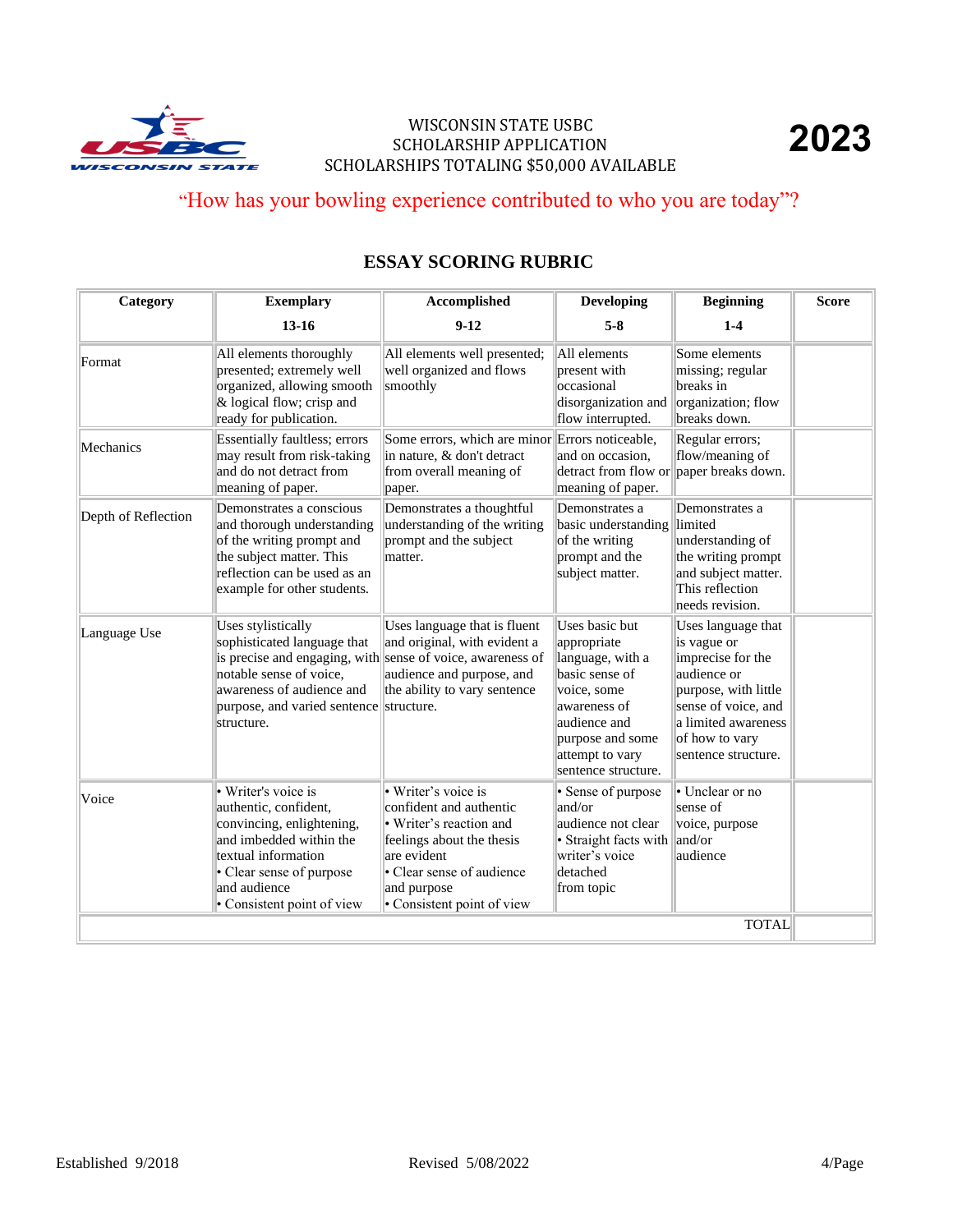

## **APPLICATION FORM #2** BOWLING INFORMATION (**TO BE COMPLETED BY COACH**)

|     | Home Address <u>and the second second second</u> second second second second second second second second second second second second second second second second second second second second second second second second second sec |                                                                                                                       |                                                                                           |  |  |
|-----|-------------------------------------------------------------------------------------------------------------------------------------------------------------------------------------------------------------------------------------|-----------------------------------------------------------------------------------------------------------------------|-------------------------------------------------------------------------------------------|--|--|
|     | (Street)                                                                                                                                                                                                                            | (City)                                                                                                                | (Zip)                                                                                     |  |  |
|     | Coach's name                                                                                                                                                                                                                        |                                                                                                                       | the control of the control of the control of the control of the control of the control of |  |  |
|     |                                                                                                                                                                                                                                     |                                                                                                                       |                                                                                           |  |  |
|     | Coach's address $\overline{\hspace{1cm}1}$                                                                                                                                                                                          |                                                                                                                       |                                                                                           |  |  |
|     | (Street)                                                                                                                                                                                                                            | (City)                                                                                                                | (Zip)                                                                                     |  |  |
| 1.  |                                                                                                                                                                                                                                     |                                                                                                                       |                                                                                           |  |  |
| 2.  |                                                                                                                                                                                                                                     |                                                                                                                       |                                                                                           |  |  |
| 3.  |                                                                                                                                                                                                                                     | <u> 1989 - Johann Harry Harry Harry Harry Harry Harry Harry Harry Harry Harry Harry Harry Harry Harry Harry Harry</u> |                                                                                           |  |  |
| 4.  | Number of years bowled in Wisconsin State Youth Tournament: _____________________                                                                                                                                                   |                                                                                                                       |                                                                                           |  |  |
| 5.  | Attendance record: Excellent _______Good _____Poor______                                                                                                                                                                            |                                                                                                                       |                                                                                           |  |  |
| 6.  |                                                                                                                                                                                                                                     |                                                                                                                       |                                                                                           |  |  |
| 8.  | Does he/she set a good example for bowling etiquette? Yes ________ No ________                                                                                                                                                      |                                                                                                                       |                                                                                           |  |  |
| 9.  |                                                                                                                                                                                                                                     |                                                                                                                       |                                                                                           |  |  |
| 10. | Coaches overall evaluation and additional comments, please elaborate if you in a signed and type<br>written letter. See rubrics on page 6.                                                                                          |                                                                                                                       |                                                                                           |  |  |
|     |                                                                                                                                                                                                                                     |                                                                                                                       |                                                                                           |  |  |
|     |                                                                                                                                                                                                                                     |                                                                                                                       |                                                                                           |  |  |
|     |                                                                                                                                                                                                                                     |                                                                                                                       |                                                                                           |  |  |
|     |                                                                                                                                                                                                                                     |                                                                                                                       |                                                                                           |  |  |
|     |                                                                                                                                                                                                                                     |                                                                                                                       |                                                                                           |  |  |
|     | Coach's signature                                                                                                                                                                                                                   |                                                                                                                       |                                                                                           |  |  |
|     |                                                                                                                                                                                                                                     |                                                                                                                       |                                                                                           |  |  |

## BEFORE **March 6, 2023** RETURN THIS BOWLING INFORMATION FORM #2 TO THE APPLICANT IN A SEALED ENVELOPE. PLEASE NOTE ON THE ENVELOPE THE APPLICANT'S NAME, DATE, FORM #2 AND YOUR SIGNATURE. THANK YOU.

## **TO BE ELIGIBLE FOR THE SCHOLARSHIP THE APPLICANT WILL BE RESPONSIBLE TO MAIL ALL THE INFORMATION TO THE WS USBC BY March 27, 2023**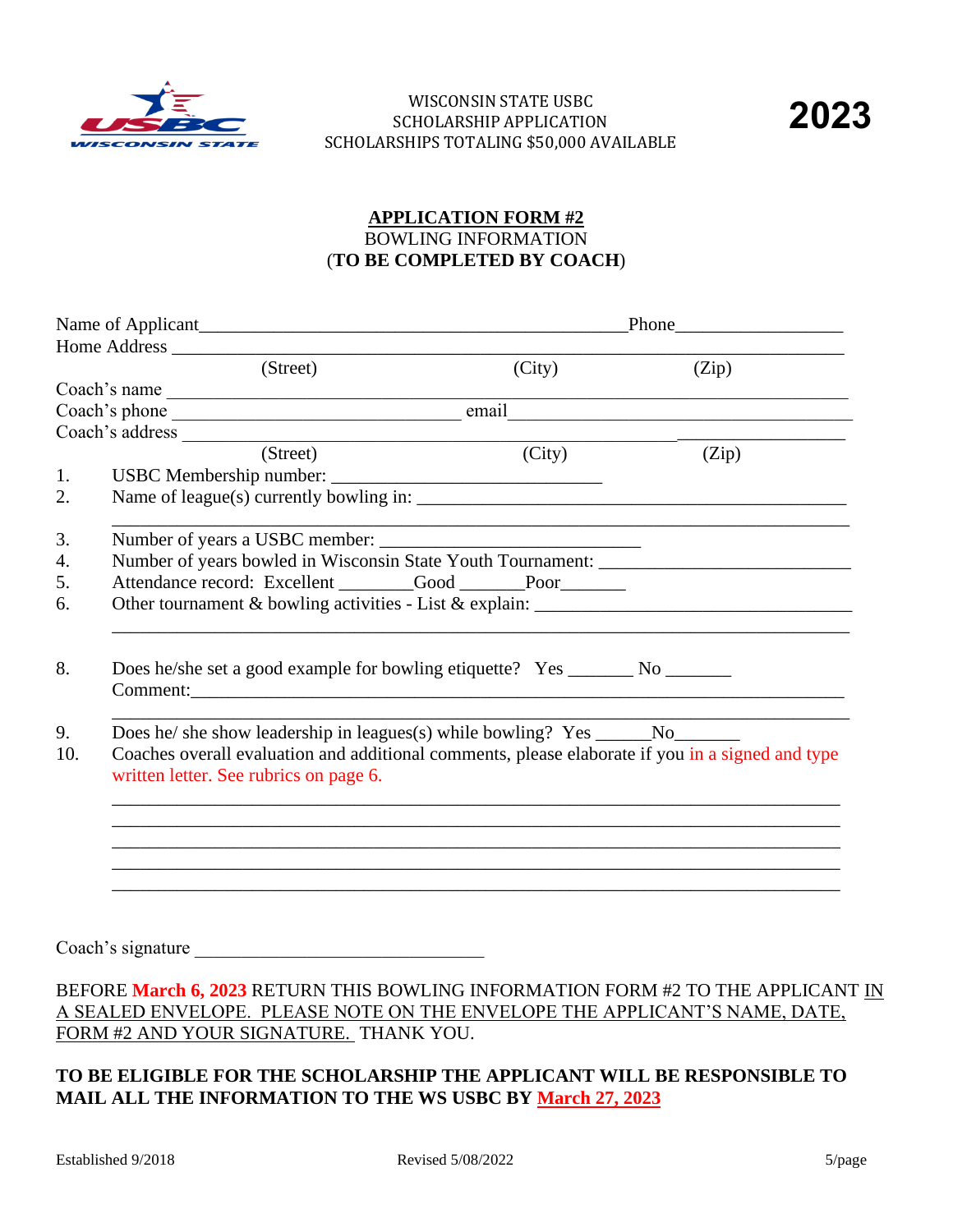

| Category                                               | <b>Exemplary</b>                                                                                                                                                 | Accomplished                                                                                                                                                       | <b>Developing</b>                                                                                           | <b>Beginning</b>                                                                                                              | <b>Score</b> |
|--------------------------------------------------------|------------------------------------------------------------------------------------------------------------------------------------------------------------------|--------------------------------------------------------------------------------------------------------------------------------------------------------------------|-------------------------------------------------------------------------------------------------------------|-------------------------------------------------------------------------------------------------------------------------------|--------------|
|                                                        | $8 - 10$                                                                                                                                                         | $5 - 7$                                                                                                                                                            | $3-4$                                                                                                       | $1 - 2$                                                                                                                       |              |
| Coaches Comments                                       | Applicant has included<br>coach's comments in a<br>formal signed letter.<br>Coaches comments are<br>positive and extensive<br>evidence supports the<br>applicant | Applicant has included<br>coaches comments in a formal included coach's<br>signed letter. Coaches<br>comments are positive.                                        | Applicant has<br>comments in a<br>letter. Coaches<br>comments are<br>positive.                              | Applicant has<br>included coach's<br>comments in a<br>letter. Coaches<br>comments are<br>generally positive.                  |              |
| Participation in youth<br>league (21 games or<br>more) | Applicant has an official<br>bowling average for the past<br>four years                                                                                          | Applicant has an official<br>bowling average for the past<br>three years                                                                                           | Applicant has an<br>official bowling<br>average for the past<br>two years                                   | Applicant has an<br>official bowling<br>average for the past<br>year                                                          |              |
| Tournament<br>participation                            | a total of at least six local<br>and/or state tournaments for<br>the past four years                                                                             | Applicant has participated in Applicant has participated in a Applicant has<br>total of at least five local<br>and/or state tournaments for<br>the past four years | participated in a<br>total of at least four<br>local and/or state<br>tournaments for the<br>past four years | Applicant has<br>participated in a<br>total of at least three<br>local and/or state<br>tournaments for the<br>past four years |              |
|                                                        |                                                                                                                                                                  |                                                                                                                                                                    |                                                                                                             | <b>TOTAL</b>                                                                                                                  |              |

## **BOWLING DATA SCORING RUBRIC**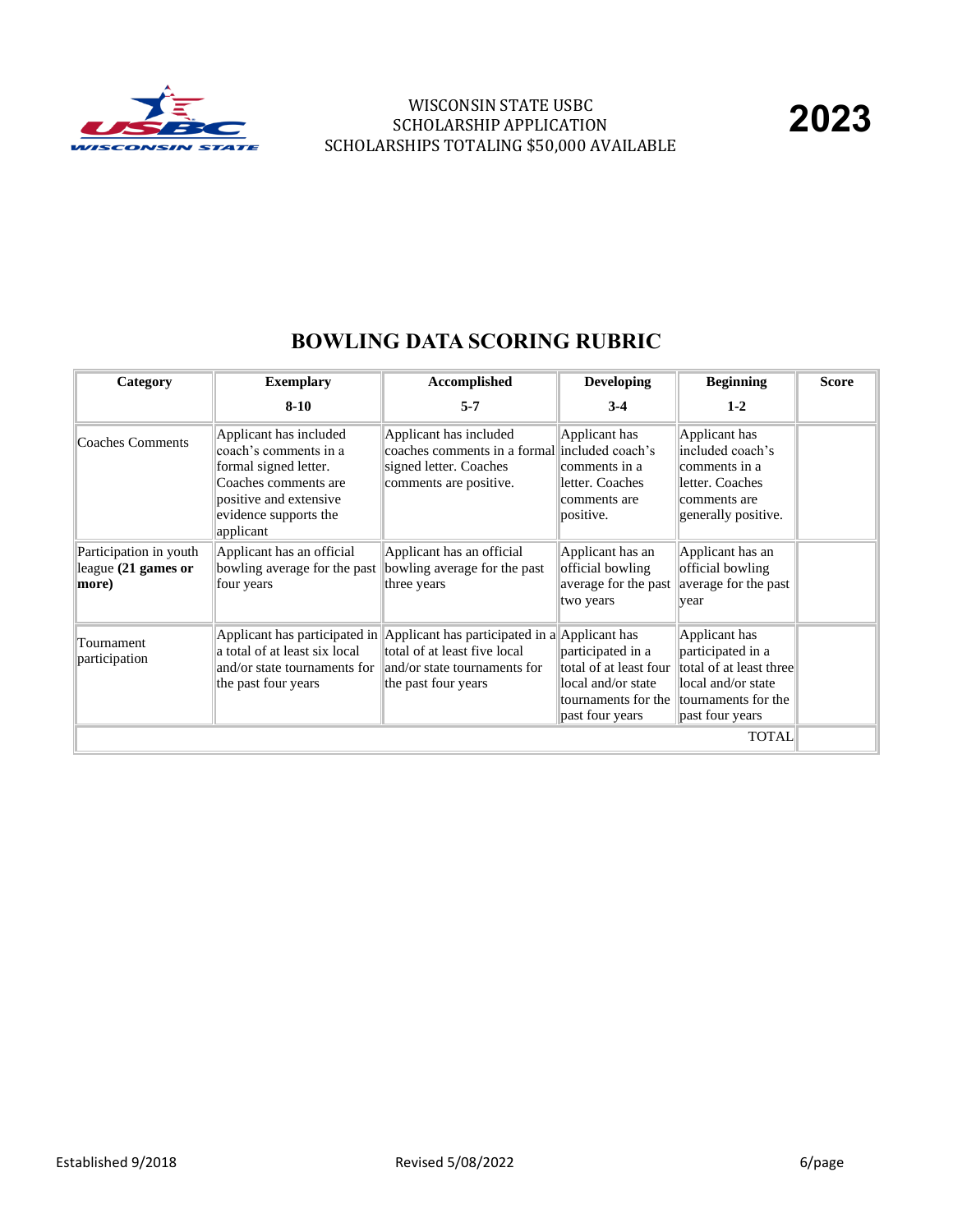



## **APPLICATION FORM #3** HIGH SCHOOL DATA (**TO BE COMPLTED BY HIGH SCHOOL STAFF/COUNSELOR**)

Name of applicant \_\_\_\_\_\_\_\_\_\_\_\_\_\_\_\_\_\_\_\_\_\_\_\_\_\_\_\_\_\_\_\_\_\_\_\_\_\_\_\_\_\_\_\_\_\_\_\_\_\_\_\_\_\_\_\_\_\_\_\_\_\_\_\_\_\_\_\_\_

To the person filling out this form. The above applicant is applying for a Wisconsin State USBC Scholarship. All information is confidential.

| (Street)                                                                      | (City) |   | (Zip) |
|-------------------------------------------------------------------------------|--------|---|-------|
|                                                                               |        |   |       |
|                                                                               |        |   |       |
|                                                                               |        |   |       |
| (Street)                                                                      | (City) |   | (Zip) |
| Composite National Standard Score – ACT                                       |        |   |       |
| Cumulative grade point average for seven semesters                            |        |   |       |
| Applicant will be in good standing within the current academic year           |        | Y | N     |
| To the best of my knowledge the applicant has provided accurate information Y |        |   | N     |

Additional comments that would be helpful in evaluation: Letters of recommendation are highly encouraged. See rubrics scoring on page 8.

 \_\_\_\_\_\_\_\_\_\_\_\_\_\_\_\_\_\_\_\_\_\_\_\_\_\_\_\_\_\_\_\_\_\_\_\_\_\_\_\_\_\_\_\_\_\_\_\_\_\_\_\_\_\_\_\_\_\_\_\_\_\_\_\_\_\_\_\_\_\_\_\_\_\_\_\_ \_\_\_\_\_\_\_\_\_\_\_\_\_\_\_\_\_\_\_\_\_\_\_\_\_\_\_\_\_\_\_\_\_\_\_\_\_\_\_\_\_\_\_\_\_\_\_\_\_\_\_\_\_\_\_\_\_\_\_\_\_\_\_\_\_\_\_\_\_\_\_\_\_\_\_\_

Please attach transcript of grades.

Signature \_\_\_\_\_\_\_\_\_\_\_\_\_\_\_\_\_\_\_\_\_\_\_\_\_\_\_\_\_\_\_

Title  $\Box$ 

## BEFORE **March 6, 2023** RETURN THIS HIGH SCHOOL DATA FORM #3 TO THE APPLICANT IN A SEALED ENVELOPE. PLEASE NOTE ON THE ENVELOPE THE APPLICANT'S NAME, DATE, FORM #3 AND YOUR SIGNATURE. THANK YOU.

## **TO BE ELIGIBLE FOR THE SCHOLARSHIP THE APPLICANT WILL BE RESPONSIBLE TO MAIL ALL INFORMATION TO THE WS USBC BY March 27, 2023**

Established 9/2018 Revised 5/08/2022 7/Page